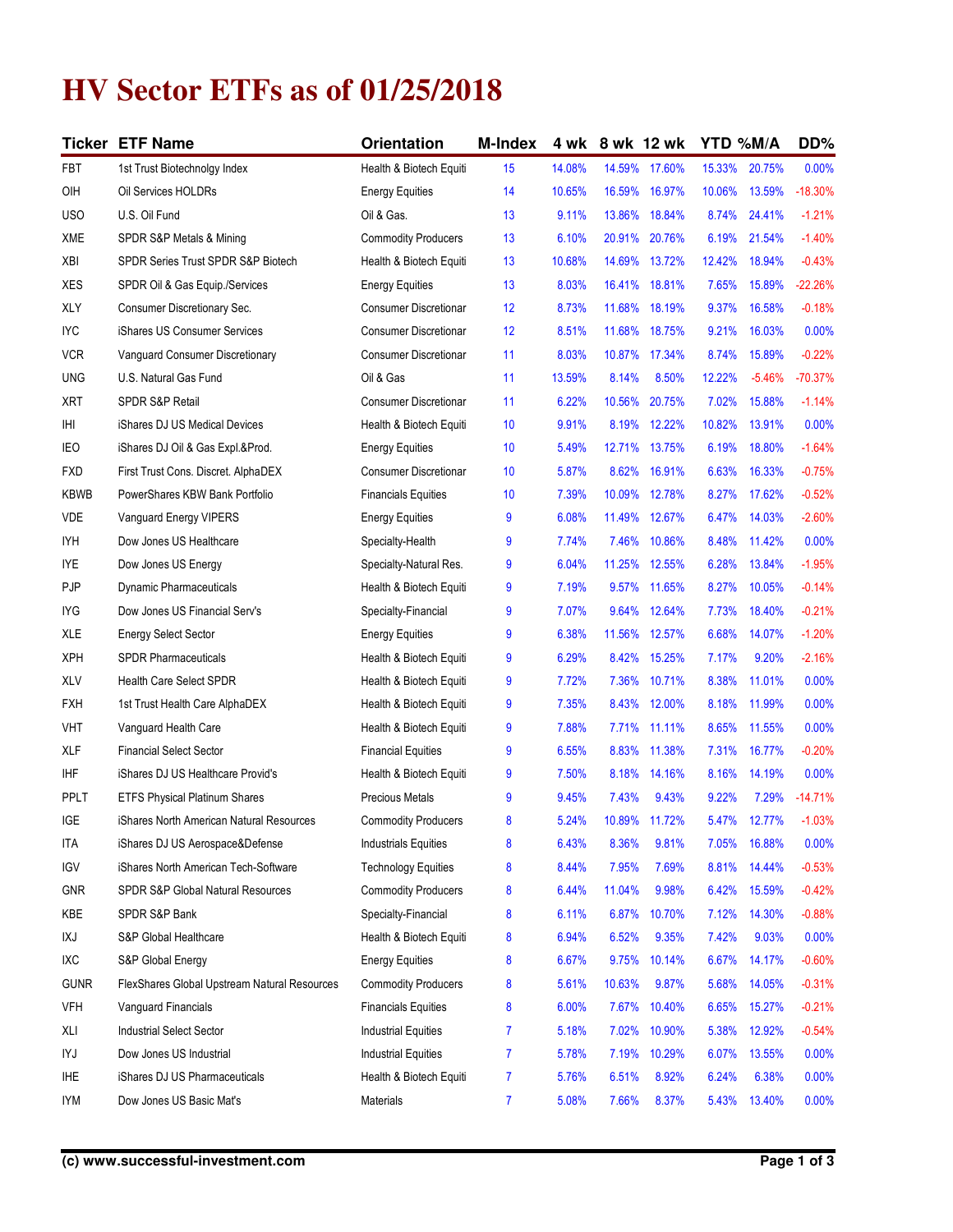|             | <b>Ticker ETF Name</b>                         | <b>Orientation</b>                 | <b>M-Index</b> | 4 wk     | 8 wk 12 wk |        | YTD %M/A |          | DD%       |
|-------------|------------------------------------------------|------------------------------------|----------------|----------|------------|--------|----------|----------|-----------|
| <b>VNQI</b> | Vanguard Global ex-U.S. Real Estate            | Global Real Estate                 | 7              | 6.36%    | 6.45%      | 7.28%  | 6.43%    | 9.45%    | $-0.16%$  |
| IYT         | Dow Jones Transportation                       | <b>Transportation Equities</b>     | $\overline{7}$ | 3.17%    | 7.01%      | 12.75% | 3.56%    | 13.35%   | $-3.35%$  |
| <b>IYW</b>  | Dow Jones US Technology                        | <b>Technology Equities</b>         | $\overline{7}$ | 6.06%    | 6.56%      | 7.47%  | 6.71%    | 14.15%   | $-1.36%$  |
| XHB         | SPDR Series Trust SPDR Home Builders           | <b>Building &amp; Construction</b> | $\overline{7}$ | 3.82%    | 5.52%      | 14.42% | 4.50%    | 15.17%   | $-1.07%$  |
| GSG         | iShares GSCI Commodity Index                   | Commodities.                       | 7              | 4.43%    | 8.35%      | 9.26%  | 4.36%    | 14.18%   | $-0.76%$  |
| <b>VGT</b>  | Vanguard Info Technology                       | <b>Technolgy Equities</b>          | $\overline{7}$ | 6.53%    | 6.90%      | 8.03%  | 7.08%    | 14.77%   | $-1.15%$  |
| KRE         | SPDR S&P Region.Banking                        | Specialty-Financial                | $\overline{7}$ | 5.80%    | 6.02%      | 9.91%  | 6.88%    | 13.10%   | $-0.73%$  |
| <b>MOO</b>  | VanEck Vectors Agribusiness                    | <b>Commodity Producers</b>         | $\overline{7}$ | 5.58%    | 6.37%      | 8.39%  | 5.68%    | 12.04%   | $-0.12%$  |
| <b>XLK</b>  | <b>Technology Select</b>                       | <b>Technology Equities</b>         | $\overline{7}$ | 5.94%    | 6.69%      | 8.13%  | 6.51%    | 14.23%   | $-0.95%$  |
| <b>FXG</b>  | 1st Trust Consumer Staples                     | Consumer Staples Equi              | $\overline{7}$ | 4.47%    | 5.00%      | 12.93% | 4.77%    | 8.89%    | 0.00%     |
| <b>RING</b> | iShares MCSI Global Gold Miners Fund           | <b>Commodity Producers</b>         | $\overline{7}$ | 5.11%    | 10.10%     | 9.73%  | 4.95%    | 6.53%    | $-25.83%$ |
| <b>XOP</b>  | SPDR Oil & Gas Explor & Product                | <b>Energy Equities</b>             | 7              | 3.43%    | 8.93%      | 11.55% | 4.65%    | 15.46%   | $-10.39%$ |
| XLB         | <b>Materials Select Sector</b>                 | Materials                          | 7              | 5.23%    | 7.14%      | 8.41%  | 5.42%    | 12.78%   | 0.00%     |
| GDX         | Mkt Vector Gold Miners                         | Specialty-Precious Met             | 6              | 4.01%    | 7.39%      | 6.86%  | 3.83%    | 5.39%    | $-22.96%$ |
| <b>FXN</b>  | 1st Trust Energy AlphaDEX                      | <b>Energy Equities</b>             | 6              | 2.50%    | 8.85%      | 10.43% | 3.29%    | 13.79%   | $-8.00%$  |
| <b>FXB</b>  | CurrencyShares British Pound                   | Currency                           | 6              | 5.12%    | 4.46%      | 8.12%  | 4.68%    | 7.28%    | $-5.58%$  |
| <b>BBH</b>  | VanEck Vectors Biotech                         | Health & Biotech                   | 6              | 5.43%    | 5.21%      | 5.21%  | 6.23%    | 4.14%    | $-3.00%$  |
| <b>VIS</b>  | Vanguard Industrials                           | industrials Equities               | 6              | 4.54%    | 6.37%      | 9.97%  | 4.87%    | 12.17%   | $-0.55%$  |
| <b>RWX</b>  | SPDR DJ Wil Intern. RE                         | <b>Real Estate</b>                 | 6              | 3.87%    | 6.80%      | 9.47%  | 3.95%    | 7.64%    | $-2.37%$  |
| <b>ITB</b>  | iShares DJ US Home Construction                | <b>Building and Constructi</b>     | 6              | 2.46%    | 5.02%      | 15.36% | 2.93%    | 21.39%   | $-2.70%$  |
| <b>IYF</b>  | Dow Jones US Financial Sector                  | Specialty-Financial                | 6              | 4.76%    | 6.17%      | 8.52%  | 5.18%    | 12.71%   | $-0.15%$  |
| SOXX        | iShares PHLX SOX Semiconductor Sector Index    | <b>Technology Equities</b>         | 6              | 5.60%    | 4.99%      | 4.76%  | 6.69%    | 14.90%   | $-3.99%$  |
| <b>RHS</b>  | Guggenheim S&P 500 = Wt. Consum Staples        | <b>Consumer Staples</b>            | 6              | 2.26%    | 5.00%      | 12.57% | 2.33%    | 8.02%    | 0.00%     |
| VAW         | Vanguard Materials VIPERS                      | Materials                          | 6              | 5.17%    | 7.16%      | 8.22%  | 5.41%    | 12.78%   | 0.00%     |
| SGOL        | ETFS Physical Swiss Gold Shares                | Precious Metals                    | 5              | 4.38%    | 5.30%      | 5.55%  | 3.46%    | 5.40%    | $-1.95%$  |
| <b>SMH</b>  | VanEch Vectors Semiconductor                   | <b>Technology Equities</b>         | 5              | 5.96%    | 4.34%      | 2.73%  | 6.94%    | 13.72%   | $-3.61%$  |
| AGQ         | ProShares Ultra Silver                         | Leveraged Commoditie               | 5              | 5.05%    | 9.74%      | 0.60%  | 3.84%    | 2.62%    | $-37.84%$ |
| IAU         | iShares Gold Trust                             | <b>Precious Metals</b>             | 5              | 4.02%    | 5.63%      | 5.46%  | 3.44%    | 5.37%    | $-1.82%$  |
| <b>FXO</b>  | 1st Trust Financials AlphaDEX                  | <b>Financial Equities</b>          | 5              | 4.01%    | 4.64%      | 7.56%  | 4.44%    | 10.68%   | $-0.03%$  |
| <b>IFGL</b> | iShares FTSE EPRA/NAREIT Global Real Estate    | Global Real Estate                 | 5              | 4.98%    | 4.77%      | 6.94%  | 4.77%    | 6.94%    | $-0.32%$  |
| GLD         | SPDR Gold Shares                               | <b>Precious Metals</b>             | 5              | 4.17%    | 5.67%      | 5.59%  | 3.49%    | 5.42%    | $-1.95%$  |
| <b>XLP</b>  | Consumer Staples Select                        | <b>Consumer Staples</b>            | 5              | 2.69%    | 4.25%      | 9.98%  | 2.71%    | 5.61%    | $-0.07%$  |
| DBC         | PowerShares DB Commodity Index                 | Commodities                        | 5              | 3.38%    | 5.94%      | 6.20%  | 3.07%    | 11.66%   | $-0.58%$  |
| <b>VDC</b>  | Vanguard Consumer Staples                      | Consumer Staples Equi              | 5              | 2.72%    | 4.14%      | 9.96%  | 2.77%    | 5.66%    | $-0.08%$  |
| <b>FXY</b>  | CurrencyShares Japanese Yen Trust              | Currency                           | 4              | 3.31%    | 3.45%      | 4.29%  | 3.14%    | 2.05%    | $-9.18%$  |
| <b>GDXJ</b> | VanEck Vectors Junior Gold Miners              | <b>Commodity Producers</b>         | 4              | 0.79%    | 9.07%      | 6.48%  | 1.14%    | 4.09%    | $-33.23%$ |
| DJP         | <b>Bloomberg Commodity Index</b>               | Commodities                        | 4              | 3.33%    | 6.12%      | 4.71%  | 2.99%    | 7.84%    | $-0.44%$  |
| <b>FXE</b>  | CurrencyShares Euro Currency Trust             | Currency                           | 4              | 3.82%    | 4.12%      | 6.19%  | 3.33%    | 6.17%    | 0.00%     |
| <b>IYK</b>  | Dow Jones US Cons. Goods                       | Consumer Staples Equi              | 4              | 2.15%    | 3.90%      | 8.41%  | 2.29%    | 5.75%    | $-0.77%$  |
| SIL         | <b>Global X Silver Miners</b>                  | <b>Commodity Producers</b>         | 3              | 1.45%    | 5.99%      | 3.33%  | 0.89%    | $-1.41%$ | $-38.55%$ |
| <b>SLV</b>  | iShares Silver Trust                           | Precious Metals                    | 3              | 2.71%    | 5.16%      | 0.87%  | 2.00%    | 2.42%    | $-16.79%$ |
| <b>VOX</b>  | Vanguard Telecom Serv's                        | <b>Communication Equitie</b>       | 2              | 0.41%    | 0.69%      | 5.90%  | 1.24%    | 0.48%    | $-11.38%$ |
| <b>FTGC</b> | First Trust Global Tactical Commodity Strategy | Commodities                        | 2              | 2.33%    | 2.92%      | 1.69%  | 1.98%    | 4.59%    | $-3.69%$  |
| RWO         | SPDR DJ Wilshire Global Real Estate            | Global Real Estate                 | 0              | $-0.67%$ | $-0.37%$   | 1.87%  | $-0.65%$ | 0.99%    | $-7.35%$  |